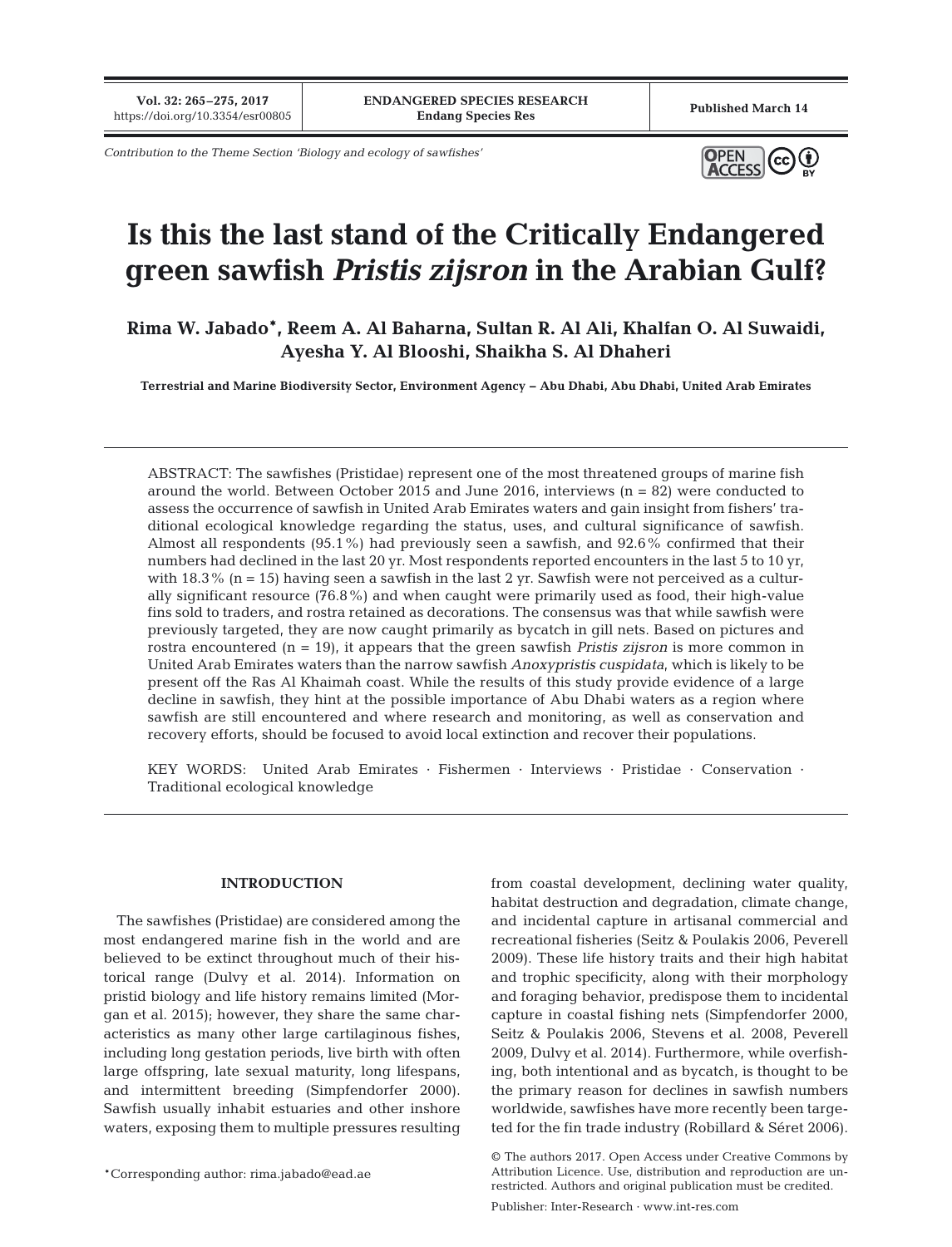The available data for the Arabian Gulf region overwhelmingly suggest that sawfish were historically abundant but are currently rarely encountered, with suggestions that they are now extinct as a functional component of regional coastal ecosystems (Moore 2015). Two species, the green sawfish *Pristis zijsron* and narrow sawfish *Anoxypristis cuspidata*, have historically been present in this body of water (Faria et al. 2013, Moore 2015). The green sawfish is believed to occur only along the coasts of the United Arab Emirates (UAE), Qatar, Saudi Arabia, and Kuwait, while the narrow sawfish likely only occurs along the Iraqi and Iranian coasts. These species are listed as Critically Endangered and Endangered, respectively, on the IUCN Red List, and are also listed in Appendix I of the Convention on International Trade in Endangered Species of Flora and Fauna (CITES), prohibiting international commercial trade in sawfish specimens or their products (D'Anastasi et al. 2013, Simpfendorfer 2013).

Fisheries in the UAE are artisanal and typically multi-species and multi-gear (Grandcourt 2012, Jabado et al. 2015a). Fishers operate 2 types of boats: small fiberglass dories ('tarad') and traditional wooden dhows ('lansh') with the primary fishing gear including drift nets, gill nets, hand lines, traps, longlines, and trolls (Grandcourt 2012, Jabado et al. 2015a). During a comprehensive fishery-dependent study of elasmobranchs in the UAE between 2010 and 2012 (Jabado et al. 2015b), only 1 sawfish (green sawfish) specimen was encountered at the Al Jubail landing site in Sharjah (R. Jabado unpubl. data). However, informal discussions and interviews with fishers across the country have suggested their continued occurrence in certain areas offshore of Dubai and in coastal Abu Dhabi waters, especially around the Marawah Marine Biosphere Reserve (Jabado et al. 2015a). Furthermore, citizen science reports submitted to the Gulf Elasmo Project between 2011 and 2016 photographically confirmed 5 encounters with green sawfish in Abu Dhabi, Dibba, and Sharjah (www. gulfelasmoproject. com; R. Jabado unpubl. data). However, most of the information on sawfish occurrence and distribution in the UAE remains anecdotal. Because of their current status around the world (Dulvy et al. 2016), it is essential to gather upto-date information on the presence, abundance, and distribution of sawfish in UAE waters and assess to what extent these species might still occur.

Engaging with fishers to collect traditional ecological knowledge (TEK) is now a well-established area of social and ecological research (Johannes et al. 2000, Sáenz-Arroyo et al. 2005, Giglio et al. 2015). Studies focusing on the TEK of fishermen can provide valuable baseline data, which can be used to direct scientific studies, particularly in situations where information is scarce or lacking, and can also provide insight into local attitudes towards species of interest (Johannes et al. 2000). This method is being increasingly used to gain a better understanding of sawfish in data-poor areas as well as to inform science and management (Robillard & Séret 2006, Norton et al. 2012, Hossain et al. 2015, Leeney 2015, Leeney & Poncelet 2015, Dulvy et al. 2016, Reis-Filho et al. 2016). For example, data collected from sawfish encounters in the USA have provided baseline information for the identification of critical habitats and nursery hotspots, as well as seasonal movements (Seitz & Poulakis 2002, Poulakis & Seitz 2004, Norton et al. 2012). Due to the absence of data on the status, distribution, abundance, and cultural significance of sawfish in the UAE, it is crucial to use the ecological knowledge of Emirati fishers to guide research and conservation. Even though sawfish have been granted complete legal protection in the UAE since 2008 (MOCCAE 2014, Jabado et al. 2015a), this is particularly important, since populations of these species require strict conservation actions and a considerable time frame to recover (Dulvy et al. 2016).

By interviewing fishers in the UAE, we aimed to (1) assess whether sawfish still occur in UAE waters, and if so, where remnant populations of each species are most likely to be encountered; (2) identify the threats and gear types responsible for sawfish catches; (3) gain insight on fishers' TEK of sawfish; (4) document traditional values associated with these species in cluding their cultural significance; and (5) identify and recommend research and conservation actions required in the UAE to ensure the recovery and longterm survival of this unique group of elasmobranchs in the Arabian Gulf.

## **MATERIALS AND METHODS**

In-person interviews were conducted between October 2015 and June 2016 at various landing sites and fishers' majlis (gathering halls) in the UAE (Fig. 1). The first 4 authors completed all interviews. At each location, interviewers introduced themselves and explained that the team wished to conduct a short interview on a fish species. Typically, between 3 and 10 fishers were encountered at the various locations for a short period prior to the morning or evening prayers. Individuals present at these sites during visits were randomly chosen, taken aside, and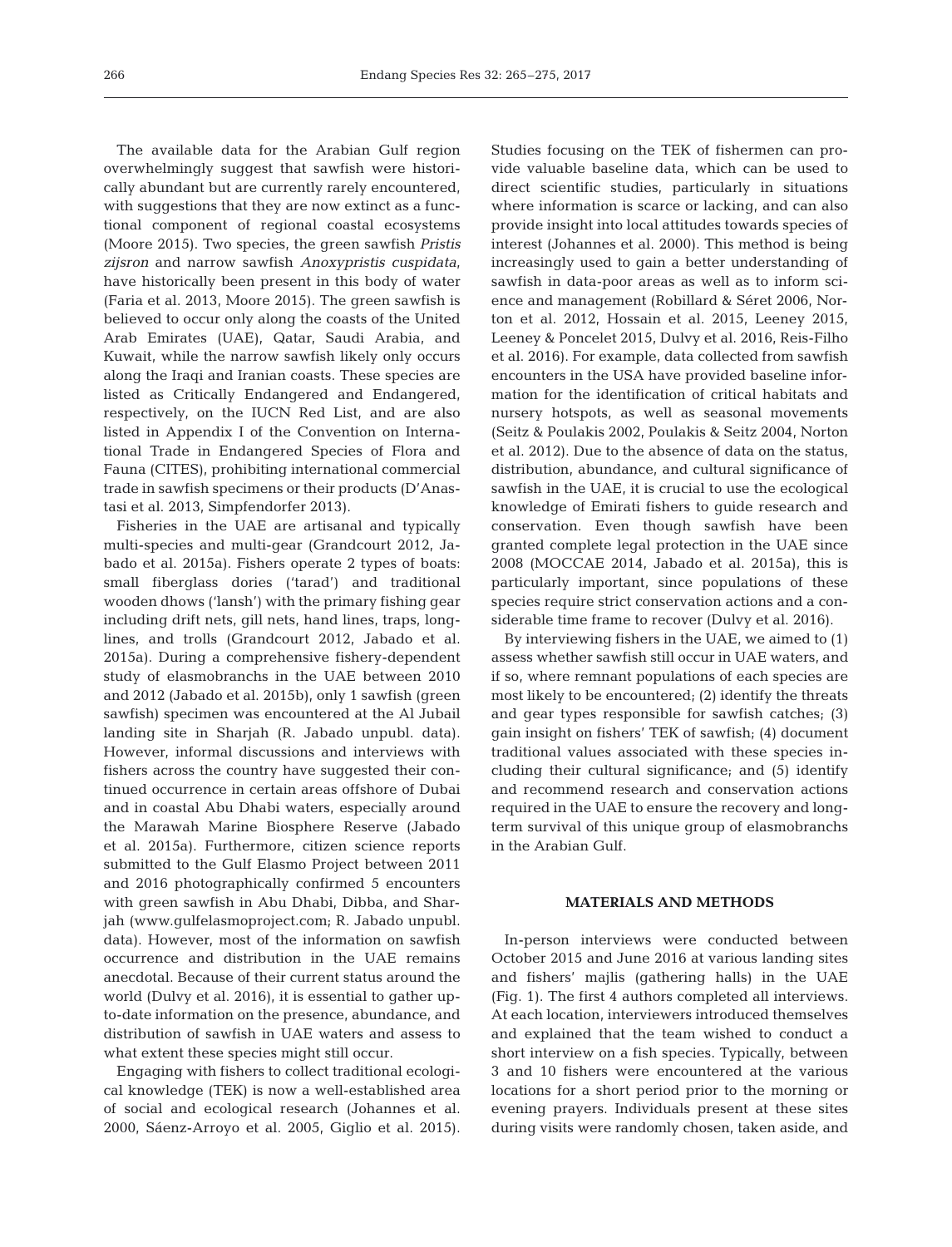

Fig. 1. United Arab Emirates, indicating sites highlighted by fishers as areas where sawfish (Pristidae) had previously been caught or seen (open circles) and where they can still be encountered (closed circles). The demarcations indicate declared Marine Protected Areas in Abu Dhabi waters (Al Yasat on the western border, Marawah Marine Biosphere Reserve in the center, and Bu Sayayeef closer to Abu Dhabi city)

shown a picture of a sawfish (laminated color illustration of the green sawfish *Pristis zijsron)* to determine if they recognized the animal. One-to-one interviews proceeded only if individuals were able to name the animal, and although guided by a series of questions (the complete questionnaire is available in the Supplement at www.int-res.com/articles/n032p265 [supp. pdf\)](http://www.int-res.com/articles/suppl/n032p265_supp.pdf), they were conducted in a conversational manner. Each interview took approximately 10 to 15 min to complete, depending on the information provided by the respondents. Interviews focused on fishers but on a few occasions, fish auctioneers or traders were also interviewed.

The questionnaire was adapted from Leeney & Poncelet (2015) and translated into Arabic. The standard semi-structured questionnaire contained both open-ended and closed questions. It was designed to collect basic background information on the respondent, fishing characteristics (e.g. boat, crew numbers, fishing gear types), details of past and/or recent sightings and captures of sawfish (including estimated total length including the rostrum, location,

and date), spatial and temporal patterns of occurrence over time (locations and seasons), gear types known to capture sawfish, traditional and current uses, value of various sawfish products, cultural importance of this species, and the availability of sawfish rostra that the team could photograph and measure. A map of the marine region in which the interviews were being carried out was included with each questionnaire, and respondents were asked to indicate on the map sites where sawfish had previously been caught and areas where they thought sawfish might still occur. Even though interviews were conducted with each fisher separately, to ensure the reliability of the information provided, only areas that were highlighted by at least 4 respondents as locations where sawfish persist are reflected in Fig. 1.

Data were analyzed qualitatively, with some results requiring the creation of binned categories (i.e. age of respondents and dates where respondents had last seen a sawfish). Seasons were defined as autumn (September to November), winter (December to Feb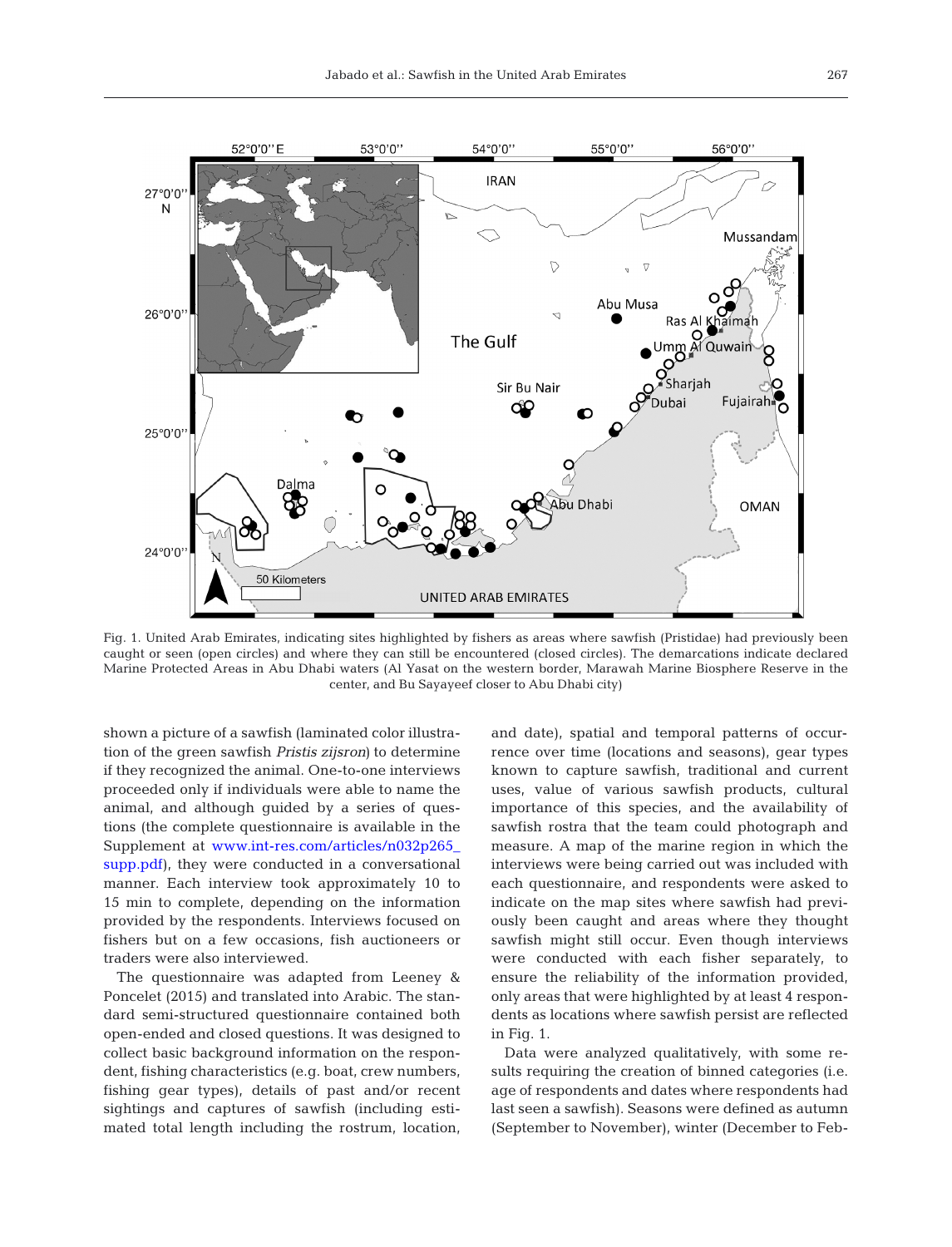ruary), spring (March to May), and summer (June to August). Although the location data of encounters reported were plotted on a map, it was noticeable that few fishers could pinpoint exact catch locations and instead provided locations based on bearings around an area or island (north, south, east, west), including water depth.

During interviews, observed rostra at the various sites were measured and photographed with species identified based on Faria et al. (2013). The limited sample size did not allow for any detailed analyses.

## **RESULTS**

#### **Fisher profiles**

Individuals interviewed were Emirati males and all recognized the illustration of the green sawfish *Pristis zijsron*. A total of 82 interviews were completed in Abu Dhabi (n = 35), Dubai (n = 11), Sharjah (n = 9), Umm Al Quwain (n = 3), Ras Al Khaimah (n = 14), and Fujairah ( $n = 10$ ), and  $95.1\%$  of the respondents  $(n = 78)$  had seen at least 1 sawfish during their lifetime.

Respondents were aged between 23 and over 80 yr (some fishers did not recollect their exact birth date but stated they were over 80 yr old), with 29.2% aged between 50 and 59 while 48.7% were over 60 yr old (Fig. 2). All respondents were involved in fishing, with 44 active commercial fishers (53.6%), 31 retired commercial fishers (37.8%), 6 recreational fishers (7.3%), and 1 fish auctioneer. Forty-two of the commercially active or retired respondents also had other occupations which included fish trading or auctioning  $(n = 10)$ , while the remainder were employed by the government. All respondents stated that they had started fishing as children as early as 4 yr old with



Fig. 2. Age class distribution of respondents  $(n = 82)$ , indicating the number of fishers interviewed in each age class

their fathers and relatives, with  $75.6\%$  (n = 62) of them having more than 40 yr of fishing experience. The 4 respondents who had not seen a sawfish were aged between 50 and 59 ( $n = 3$ ) and over 60 yr ( $n = 1$ ).

Fishers were either boat owners (46.3%) or both owners and captains of their fishing vessels (47.5%). The majority used a fiberglass dory ('tarad') as their primary fishing boat  $(74.3\%; n = 61)$ , while only 9 individuals (10.9%) operated traditional dhows ('lansh'). Ten respondents had multiple boats of both types, while 2 individuals did not own boats and worked on family-owned boats as crew.

## **Trends in sawfish encounters and habitat preferences**

Different vernacular names were used to identify sawfish, with the majority of respondents (82.9%) referring to it as 'Sayaf' or 'Sayafa' (meaning 'the one with a sword') but with other slight variations of local names including 'Bu Minshar' (meaning 'father of the saw'), 'Saif Sayaf,' and 'Abu Saif.' Furthermore, a few individuals  $(n = 6)$  mentioned that juvenile sawfish were referred to as 'Blindo.'

A high proportion of the respondents that had encountered sawfish  $(n = 78)$  had seen them either alive  $(10.2\%)$ , dead  $(10.2\%)$ , or both dead and alive  $(79.4\%)$ . Of these, 38.4% (n = 30) had seen a sawfish in the last 6 yr, and 6 individuals (7.6%) indicated they had seen a sawfish within the last year (Fig. 3). Specifically, 2 fishers mentioned they had seen a sawfish at the Sharjah landing site 3 months prior to the interviews (March 2016), and 1 fisher in Abu Dhabi stated he had caught 3 in March in the same fishing area. Of those respondents that had seen a sawfish in their lifetime, 5 individuals over 60 yr old believed they had seen over 100. However, the majority of respondents (51.3%) had seen 10 or fewer in their lifetime.

The estimated size ranges of sawfish encountered varied between <1 to >6 m in estimated total length. When considering published size at maturity information for the green sawfish, which shows that the mean size at birth is 76 cm in total length and size at maturity is between 340 and 380 cm in total length (Peverell 2009, Simpfendorfer 2013), all life stages were encountered by fishers. Most respondents indicated that animals of 2–3 m  $(33.3\% , n = 26)$  and 3−4 m (29.4%, n = 23) were most common. Two individuals described animals of >6 m in length with rostra that reached 1.5 m, while 4 individuals highlighted that a range of sizes were found depending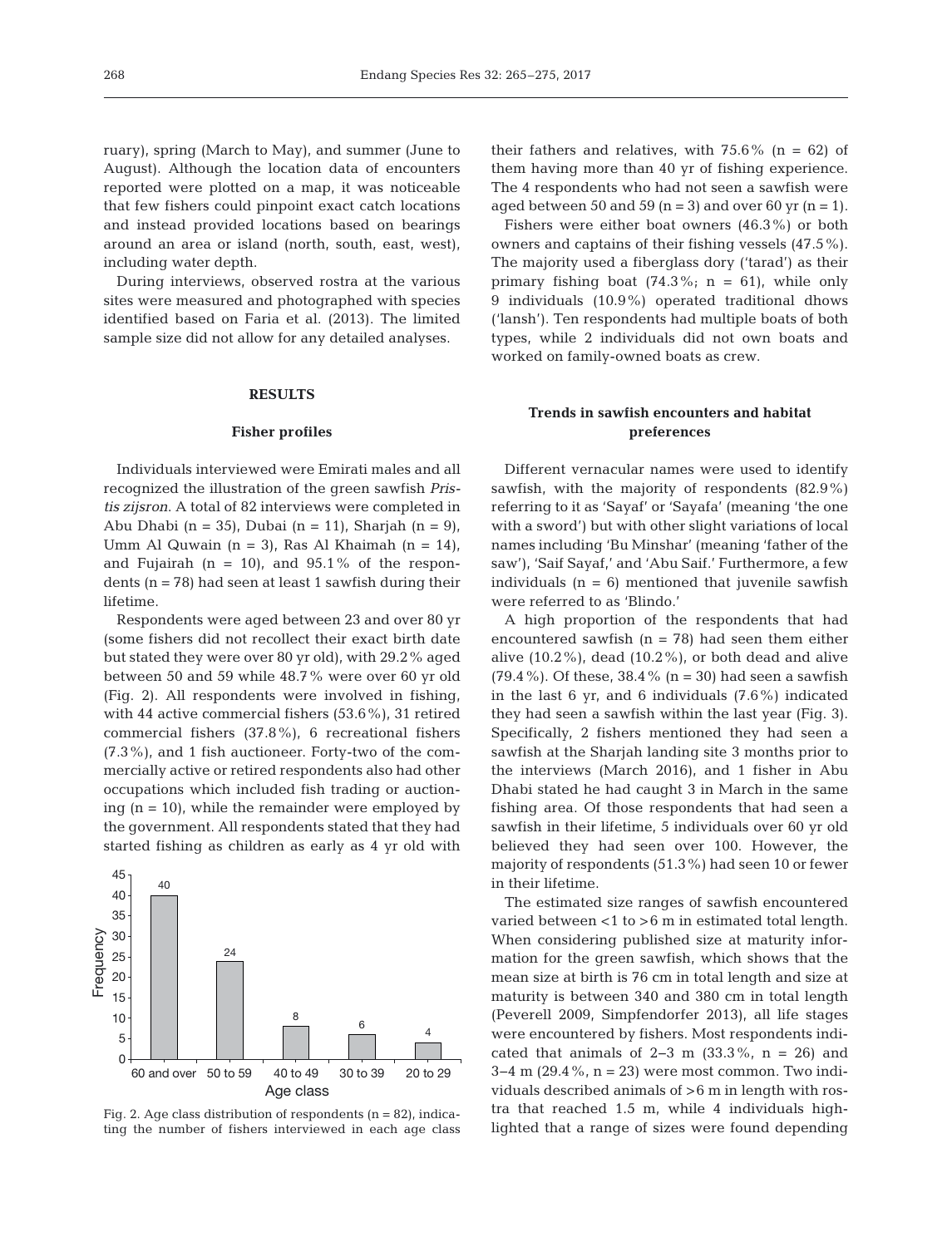

Fig. 3. Time periods within which respondents had last seen a sawfish

on the time of the year. When asked about the seasonal occurrence of sawfish, most individuals provided a range of seasons (i.e. winter to summer). Only 1 respondent mentioned autumn (early September) as the best time of the year to see sawfish, while 4 respondents stated they could be encountered throughout the year. The remaining  $93.3\%$  (n = 77) of individuals highlighted the winter, spring, and summer seasons. When probed to provide more details, 70.7% of these respondents mentioned the months from February to May as the peak season. One fisherman also stated that pearl divers used to call the early months of spring, when the weather was cloudy, 'youlad sayafa,' meaning 'sawfish are being born,' highlighting their prevalence during this time of the year. Three respondents recalled wading in shallow waters in spring and early summer when adult male and female sawfish could be found together so they could harpoon them both. These same individuals stated that sawfish could be caught in high numbers in the same area with up to 12 (likely young of year and large juveniles ranging between 1 and 3 m) caught in 1 net. Finally, 5 respondents commented on females giving birth in the early summer with young present in shallow Abu Dhabi waters at that time of the year.

Approximately 52.4% ( $n = 43$ ) of respondents perceived the preferred habitat to be inshore with sandy patches and seagrass beds as being the main areas in which sawfish, especially juveniles, occurred. Another 29.2% ( $n = 24$ ) of individuals considered offshore deep-water habitats of 30−70 m as being the

preferred habitats and where the largest sawfish occurred (likely adults). Of these respondents, 83.3% fished in the deeper waters of Ras Al Khaimah, Sharjah, and Fujairah (Sea of Oman).

According to all of the fishers interviewed, sawfish catches were a regular occurrence about 20 yr ago, with 1 or 2 individuals often caught together in a net  $(46.1\%, n = 36)$ . Respondents were able to indicate areas where they had previously caught or seen sawfish on a map of UAE waters provided (Fig. 1). Areas were mainly highlighted by providing references to islands, bearings, or water depths around certain fishing sites. Many described the widespread occurrence of sawfish in certain locations and suggested that the island of 'Bu Sayayeef' (meaning 'father of saws') around Abu Dhabi city was named due to the abundance of these animals in the shallow waters surrounding it. Furthermore, participants were asked to indicate areas where sawfish most likely persist or could still be found (Fig. 1). For the current occurrence of sawfish, respondents indicated fewer areas but most frequently referred to Dalma Island (Abu Dhabi), Sir Bu Nair Island (Sharjah), Mirfa, and the shallow coastal waters of Abu Dhabi close to the Marawah Marine Biosphere Reserve. Furthermore, 6 fishers in Abu Dhabi stated there were areas they could take the interviewers where sawfish were highly likely to be seen in the spring.

#### **Status and threats**

In total,  $92.6\%$  (n = 76) of respondents stated they had seen a declining trend in the number of sawfish. These respondents believed that changes had begun 5 yr ago (23%), 10 yr ago (26.9%), and between 15 and 20 yr ago (33.3%) respectively. Three individuals (3.6%) were not sure whether any changes had taken place, highlighting they were either retired and no longer out at sea fishing  $(n = 2)$  or worked mainly with traps now, a gear that did not allow interactions with these species. Two individuals (2.4%) stated there were no changes, while 1 respondent indicated they were increasing because of their protected status. When asked about the causes of this decline, fishers provided a range of responses, with some suggesting more than 1 potential cause. The most frequent causes mentioned included 'too many people fishing and too many laborers,' 'mechanized vessels and fishing by foreign fishers in UAE waters,' and 'destructive fishing gear and the change in the coastline.' Answers were categorized based on the overall issues highlighted. As such, the most common perceived causes of sawfish declines were overfish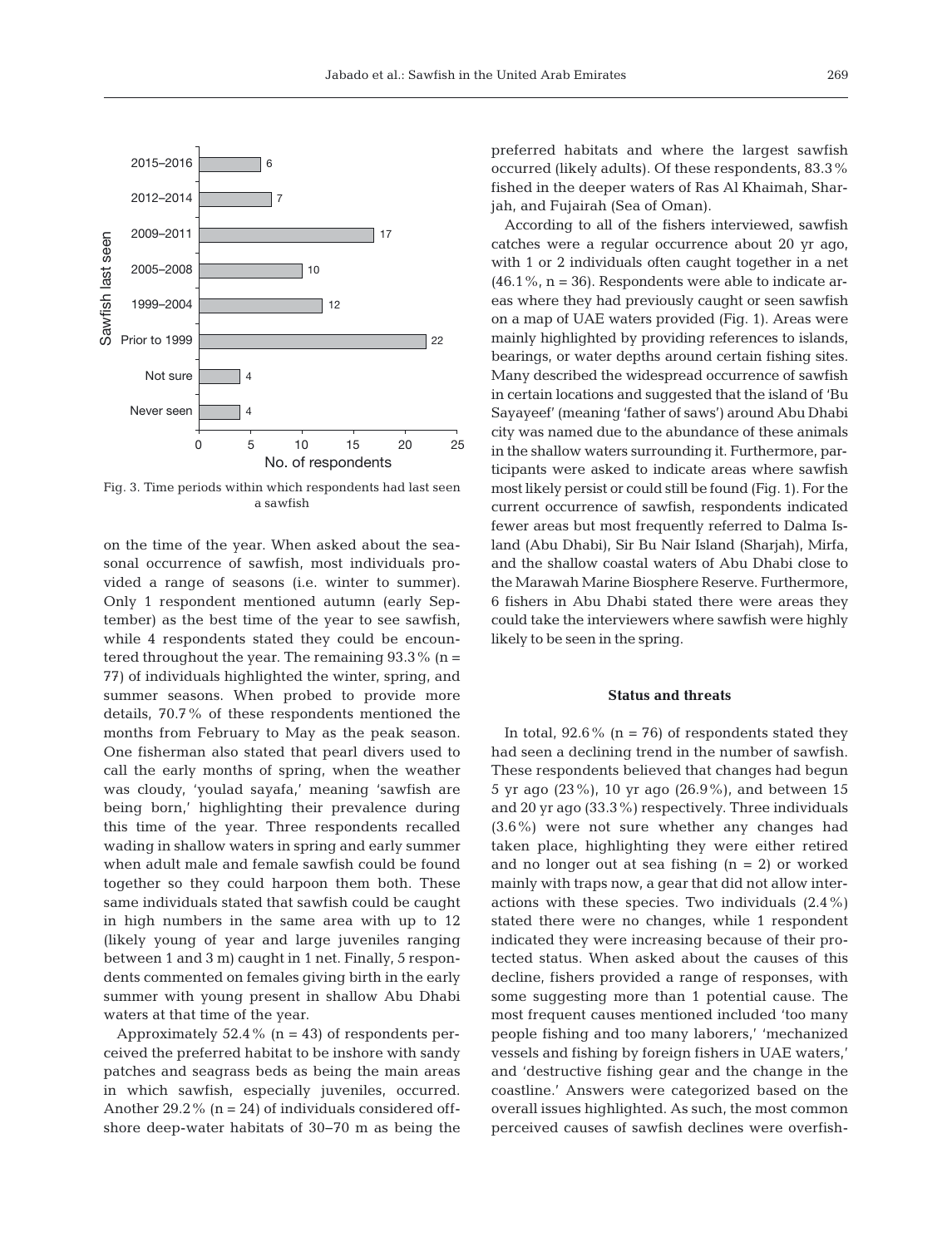ing (all gear combined) followed by the use of all types of fishing nets (Table 1), with fishers emphasizing that sawfish entangled easily in gill nets due to their rostra. Older fishers (those 60 and over) stated that nets were the main cause of decline and made it easy to catch sawfish but that in the past, harpoons or spears were used to target this species. Respondents were able to define the various gear types that typically caught sawfish, with  $69.2\%$  (n = 56) describing various net types (including barrier nets ['Al Sakar'], drift nets ['Hayal'], and gill nets ['Ghazal' and 'Leikh']), while the remaining individuals mentioned hooks  $(16.6\%)$  or harpoons  $(5.1\%)$ .

#### **Uses of sawfish products**

The majority of respondents (76.8%) stated that sawfish have no cultural value (defined in terms of religious or spiritual connections) in the UAE. Those that believed sawfish had value  $(n = 18)$  mentioned the tradition of using sawfish meat as a source of food  $(n = 14)$ , livers for extracting oil and using it in traditional boat building  $(n = 2)$ , or for the display of saws as decorations in homes and museums  $(n = 2)$ . Yet, all respondents listed several traditional uses for the various sawfish body parts. The meat was highly re garded as a food source and often dried (46.4% of respondents). However, some fishers highlighted its use in a traditional Emirati dish called 'Gisheet' (with the flesh boiled with mixed spices, drained, and then sautéed with onions, ginger, garlic, and ground spices to then be served with steamed white rice and sprinkled with lemon). Other fishers (9.7%) also recalled targeting sawfish in the past to remove eggs from pregnant females, which were also dried for food. The liver oil (17.1%) was mainly used for waterproofing the traditional dhow vessels, although a few fishers (6.2%) told stories of the oil extracted from juveniles being mixed with flour to bake special medic-

Table 1. Perceived causes of the changes in sawfish (Pris tidae) abundance as a percentage of all respondents (N) stating a decline in sawfish numbers  $(n = 80)$ 

| Perceived cause                   | N   | $\frac{0}{0}$ |
|-----------------------------------|-----|---------------|
| Overfishing                       | 37  | 46.2          |
| Fishing nets                      | 2.1 | 26.2          |
| Coastal development and pollution | 8   | 10.0          |
| Hooks and demersal longlines      | 2   | 2.5           |
| Climate change                    |     | 1.2.          |
| Fin trade                         |     | 1.2.          |
| Did not know                      | 10  | 12.5          |

inal bread that helped with digestion and stomach complaints. This bread could be stored for months (preserved with salt and the liver oil), and was often shared with neighbors. All respondents described rostra as used mainly for decoration in houses, frequently given to museums, or placed at the entrance to houses as 'barbed wire' for protection, with the sharp rostral teeth acting as a deterrent to intruders. One fisherman told a story of how he would use his rostra to make sure his children went to bed at night. Most fishers (76.8%) also mentioned the demand for shark fins from Asia for the preparation of soup adding that fin traders would visit markets in the UAE to purchase these. Fishers stated that there had been traders looking to purchase the fins of sawfish up to 20 yr ago. However, several individuals (12.4%) also mentioned the 'needles' (ceratotrichia) in the fins being used for stitching in operations and surgical procedures, although this could not be confirmed.

Respondents were generally not aware of the actual prices that various sawfish parts could fetch, as animals, for the most part (82.9% of respondents), have been sold whole to traders over the last 15 yr. Sawfish fins were considered most valuable after those from guitarfish, with prices having gone up in the past 10 yr; in 2016, they could fetch prices be tween US\$175 and \$800 kg−1 of fresh fins, depending on their size. Those individuals  $(n = 21)$  that provided prices for the whole animal stated it could currently sell for between US\$300 and \$2000, depending on its size. The remaining fishers retained the saw and the meat but sold the fins to traders.

#### **Observed rostra**

A total of 19 rostra from 2 species, ranging from 64 to 133 cm in length, were observed, of which 18 belonged to the green sawfish and 1 to the narrow sawfish *Anoxypristis cuspidata* (Fig. 4, Table 2). These rostra were all dried and used as decorations in fishers' cooperatives  $(n = 3)$ , private collections  $(n = 1)$ 13), or given as gifts to the interviewers  $(n = 3)$ . Capture location data, dates, and sex of the animals the rostra came from were not available from the fishers, but all confirmed that they originated from specimens caught in UAE waters.

## **DISCUSSION**

This is the first study focusing on TEK of sawfish in the Arabian Gulf region and provides a baseline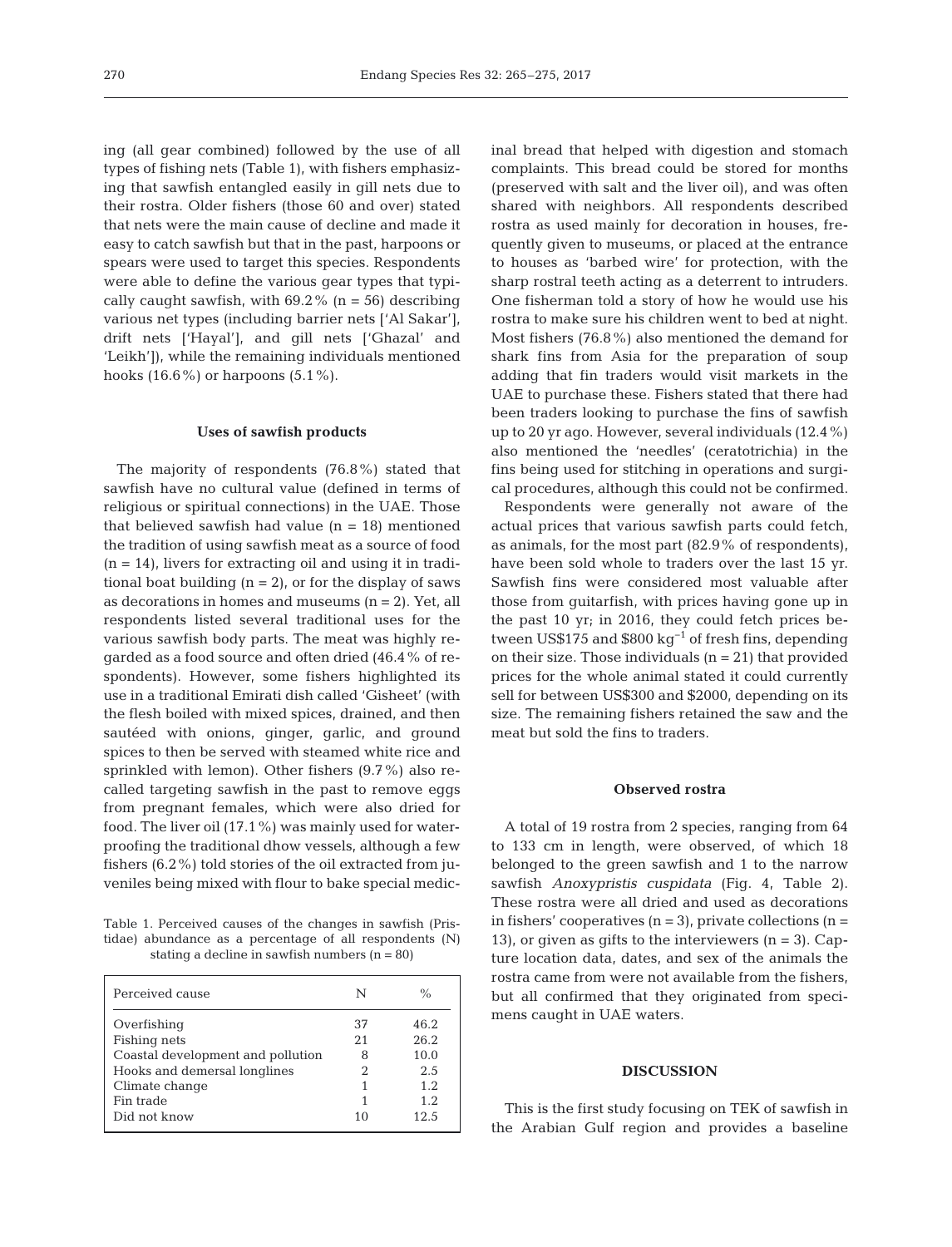



Fig. 4. (A) Green sawfish *Pristis zijsron* rostra observed in a private collection in Ras Al Khaimah; (B) narrow sawfish *Anoxypristis cuspidata* rostrum observed at the Ras Al Khaimah Maarid fishermen cooperative

Table 2. Details of sawfish rostra recorded during the study, with details of species, location sampled, total length of the rostrum, and number of teeth per side of saw (left and right)

| <b>ID</b>                                                                                                                                                     | <b>Species</b>            | Location       | Rostrum<br>length (cm) | No. of       | No. of<br>teeth (left) teeth (right) |  |
|---------------------------------------------------------------------------------------------------------------------------------------------------------------|---------------------------|----------------|------------------------|--------------|--------------------------------------|--|
| 1                                                                                                                                                             | Pristis zijsron           | Abu Dhabi      | 133                    | 30           | 31                                   |  |
| $\overline{2}$                                                                                                                                                | Pristis zijsron           | Abu Dhabi      | 98                     | 33           | 35                                   |  |
| 3                                                                                                                                                             | Pristis zijsron           | Abu Dhabi      | 67                     | 36           | 36                                   |  |
| $\overline{4}$                                                                                                                                                | Pristis zijsron           | Abu Dhabi      | 115                    | 34           | 33                                   |  |
| 5                                                                                                                                                             | Pristis zijsron           | Abu Dhabi      | 65                     | 31           | 31                                   |  |
| 6                                                                                                                                                             | Pristis zijsron           | Abu Dhabi      | 96                     | 36           | 36                                   |  |
| 7                                                                                                                                                             | Pristis zijsron           | Abu Dhabi      | 65                     | 32           | 34                                   |  |
| 8                                                                                                                                                             | Pristis zijsron           | Dubai          | 76 <sup>a</sup>        | $22^{\rm a}$ | $22^{\rm a}$                         |  |
| 9                                                                                                                                                             | Pristis zijsron           | Fujairah       | 96                     | 35           | 35                                   |  |
| 10                                                                                                                                                            | Pristis zijsron           | Fujairah       | 103                    | 35           | 34                                   |  |
| 11                                                                                                                                                            | Pristis zijsron           | Ras Al Khaimah | 64                     | 34           | 33                                   |  |
| 12                                                                                                                                                            | Pristis zijsron           | Ras Al Khaimah | 82                     | 31           | 29                                   |  |
| 13                                                                                                                                                            | Pristis zijsron           | Ras Al Khaimah | 76                     | 33           | 35                                   |  |
| 14                                                                                                                                                            | Pristis zijsron           | Ras Al Khaimah | 125                    | 31           | 32                                   |  |
| 15                                                                                                                                                            | Pristis zijsron           | Ras Al Khaimah | 91                     | 32           | 32                                   |  |
| 16                                                                                                                                                            | Pristis zijsron           | Ras Al Khaimah | 92                     | 34           | 33                                   |  |
| 17                                                                                                                                                            | Pristis zijsron           | Ras Al Khaimah | 96                     | 33           | 33                                   |  |
| 18                                                                                                                                                            | Pristis zijsron           | Ras Al Khaimah | 86                     | 30           | 31                                   |  |
| 19                                                                                                                                                            | Anoxypristis<br>cuspidata | Ras Al Khaimah | 74                     | 26           | 25                                   |  |
| <sup>a</sup> Rostrum 8 was cut at both ends and therefore the total length and number<br>of teeth reported are not representative of the size of the specimen |                           |                |                        |              |                                      |  |

dataset for sawfish in UAE waters. Our results underscore the importance of using TEK as a tool to gather information on under-studied and threatened species and confirm that sawfish populations persist along the coast of the UAE. The use of TEK to document occurrence trends in sawfish has recently increased and has emphasized the disappearance of these species from various countries (Robillard & Séret 2006, Giglio et al. 2015, Hossain et al. 2015, Leeney 2016, Reis-Filho et al. 2016). Other studies reviewing literature or investigating historical records (Moazzam & Osmany 2014, Moore 2015, Leeney & Downing 2016) also suggest that sawfish are facing increased threats, with many populations showing alarming declines. Yet, fishers in the UAE em phasize that while sawfish numbers have severely declined, interactions with these animals still occur and there are locations where they can be encountered. The information re ported here can therefore be used to focus research on sawfish in the UAE as well as the broader Arabian Gulf region, and to support the design of conservation and management measures to ensure their long-term survival.

Several studies have pointed to the fact that, in areas where sawfishes used to abound, many fishers are no longer able to immediately recognize pictures of sawfish or have never seen one (Robillard & Séret 2006, Giglio et al. 2015, Leeney & Poncelet 2015, Leeney 2016, Leeney & Downing 2016, Reis-Filho et al. 2016). All fishers approached in the UAE were able to recognize the sawfish illustration presented, with a number of them stating

they had seen a sawfish in the few months prior to the interviews. While these encounters could have been questionable without photographic evidence, the fact that reports of green sawfish *Pristis zijsron* from the public (Gulf Elasmo Project unpubl. data) were also received during the same period suggests that these claims are reliable. These findings are in contrast to suggestions by Moore (2015), who stated that sawfish could be considered as largely functionally extinct from the Arabian Gulf ecosystem and close to being regionally extinct. In fact, interviews have been shown to be more reliable at providing information and valuable data about the status of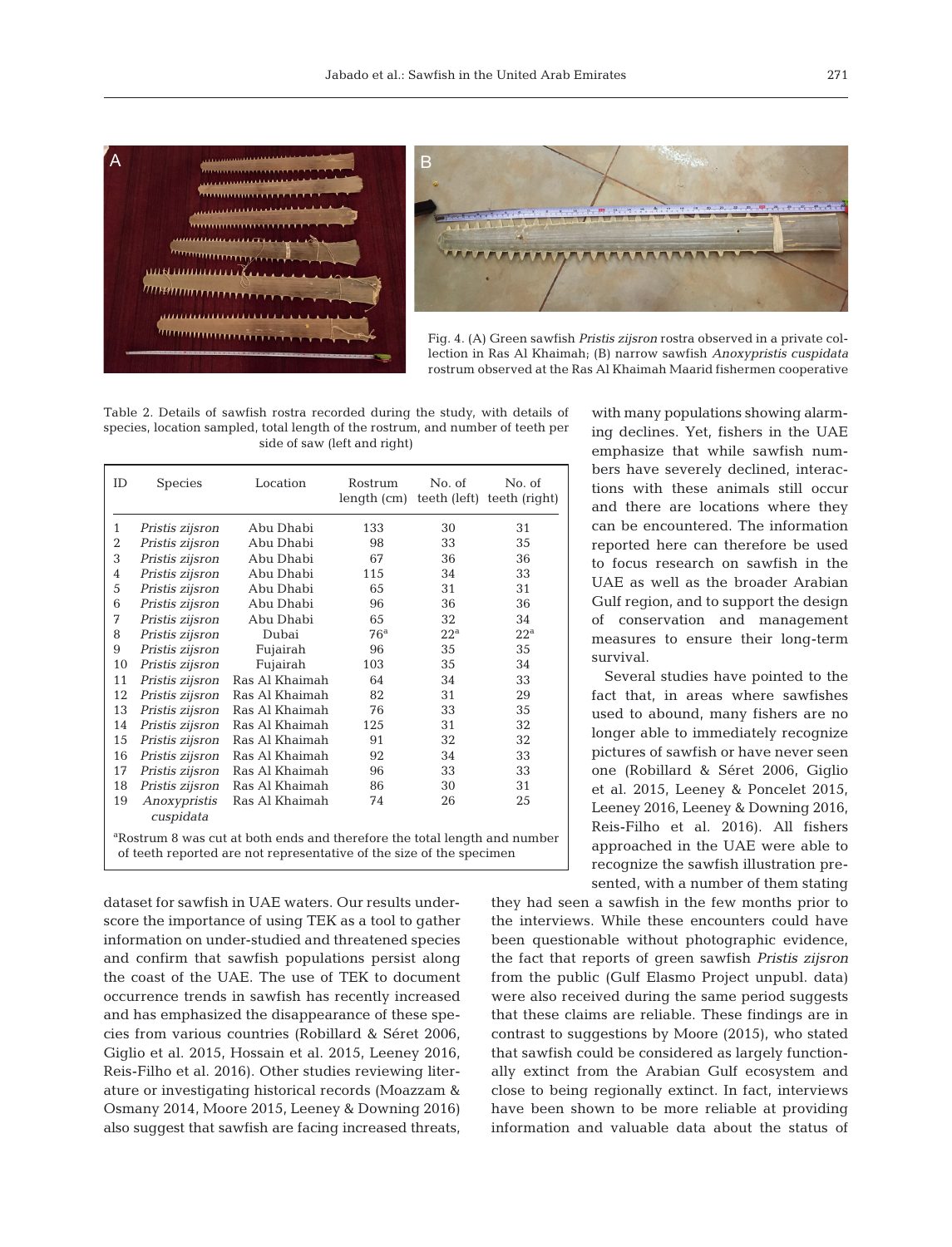sawfish than coastal fishery surveys and records from museums or management agencies (Seitz & Poulakis 2002). Yet, it is clear that drastic declines in sawfish numbers have occurred. Almost all fishers stated that sawfish abundance had declined, with the majority pointing to the late 1990s and early 2000s as the time when these changes became apparent. The former distribution of sawfish in UAE waters was probably extensive in both waters of the Arabian Gulf and also extending into the Sea of Oman (Moore 2015). In fact, most fishers indicated locations where they were able to catch sawfish in the past in both coastal shallow water lagoons and in deeper waters along the whole coastline of the UAE. While this information cannot be used as an indicator of relative abundance of sawfish species in the region, it provides insight into previous distributions whilst highlighting the recent decline in sawfish abundance due to various threats.

Respondents perceived the main causes of decline in sawfish numbers to be overfishing and the use of nets in which sawfish easily become entangled. These threats correspond to those described in other parts of the world (Simpfendorfer 2000, 2013, Stevens et al. 2005, Dulvy et al. 2014, Giglio et al. 2015, Leeney & Poncelet 2015, Leeney & Downing 2016, Reis-Filho et al. 2016) and highlight the importance of reducing interactions of sawfish with fishing gear. However, 10% of fishers in this study also proposed the changes in coastal landscapes through large-scale developments, dredging, and reclamation (Sheppard et al. 2010) as a threat to these species and, as suggested by Peverell (2005), also believed that habitat loss had significantly contributed to their decline. These are the most plausible reasons for the reported declines, although due to a lack of long-term data on the species' abundance and distribution as a result of the scarcity of fisheries data, it is not possible to confirm the relative contribution of each of these factors.

Fishers in this study highlighted that sawfish use both shallow nearshore environments and offshore deep waters, with the highest numbers of sawfish generally encountered from February to May. They also suggested that the largest animals, presumably the adults, were usually found in deeper waters, while a range of sizes could be found in the coastal shallow areas. Encounter reports of the smalltooth sawfish *P. pectinata* in Florida also showed that adults were seen in both shallow and deep waters while juveniles were restricted to depths of less than 3 m of water (Seitz & Poulakis 2002, Poulakis & Seitz 2004). Although information on green sawfish movement and habitat use is limited, in Australia this species mainly occurs in inshore waters and has strong associations with mudflats and mangroves but can also occur in waters deeper than 70 m (Peverell & Pillans 2004, Stevens et al. 2005, Simpfendorfer 2013). The occurrence period highlighted in our study could be due to the fact that interactions with fishing gear increase during those months with the UAE open net season that runs from mid-October to mid-April each year. However, fishers also mentioned that pearl divers had a name for this season because sawfish come closer inshore to give birth, which implies that these are likely to be the months when sawfish can be found in shallow coastal waters. Further research to determine which areas might be used by sawfish, including pupping and nursery grounds, is needed to ensure effective conservation planning, particularly in areas affected by anthropogenic processes (Morgan et al. 2015).

Additionally, respondents affirmed that specimens from a variety of sizes could be found in UAE waters, a fact that was further confirmed with the range of green sawfish rostra sizes encountered in private collections and the size range of specimens reported from the public (unpubl. data). This finding gives support to the premise that this region is likely to be a habitat for large juvenile and adult green sawfish and possibly also a breeding ground for the species. The fact that only 1 rostrum from the narrow sawfish *Anoxypristis cuspidata* was recorded suggests that green sawfish are relatively more abundant in this area. This also indicates that at least around the Strait of Hormuz, these 2 species have overlapping distributions. Fishers also mentioned that they could tell the difference between males and females from their rostra (shape and number of teeth). This could suggest that at some point in time, the narrow sawfish had a wider range or was more abundant in the area leading fishermen to believe the differences in rostra were sexual differences. However, several fishermen described how they targeted females to get eggs when they were pregnant but also to attract males to certain areas, similar to information reported by Brown (1990). These observations of male−female pairs have also been described by fishers in The Gambia and Mozambique (Leeney & Downing 2016). This therefore confirms that fishers are able to identify differences between rostra and therefore the narrow sawfish is simply not as common in UAE waters, making it difficult to determine distribution and relative abundance of this species. Further research is warranted from the Iranian side of the Arabian Gulf to evaluate whether the narrow sawfish still occurs in this body of water or its current status. Also, further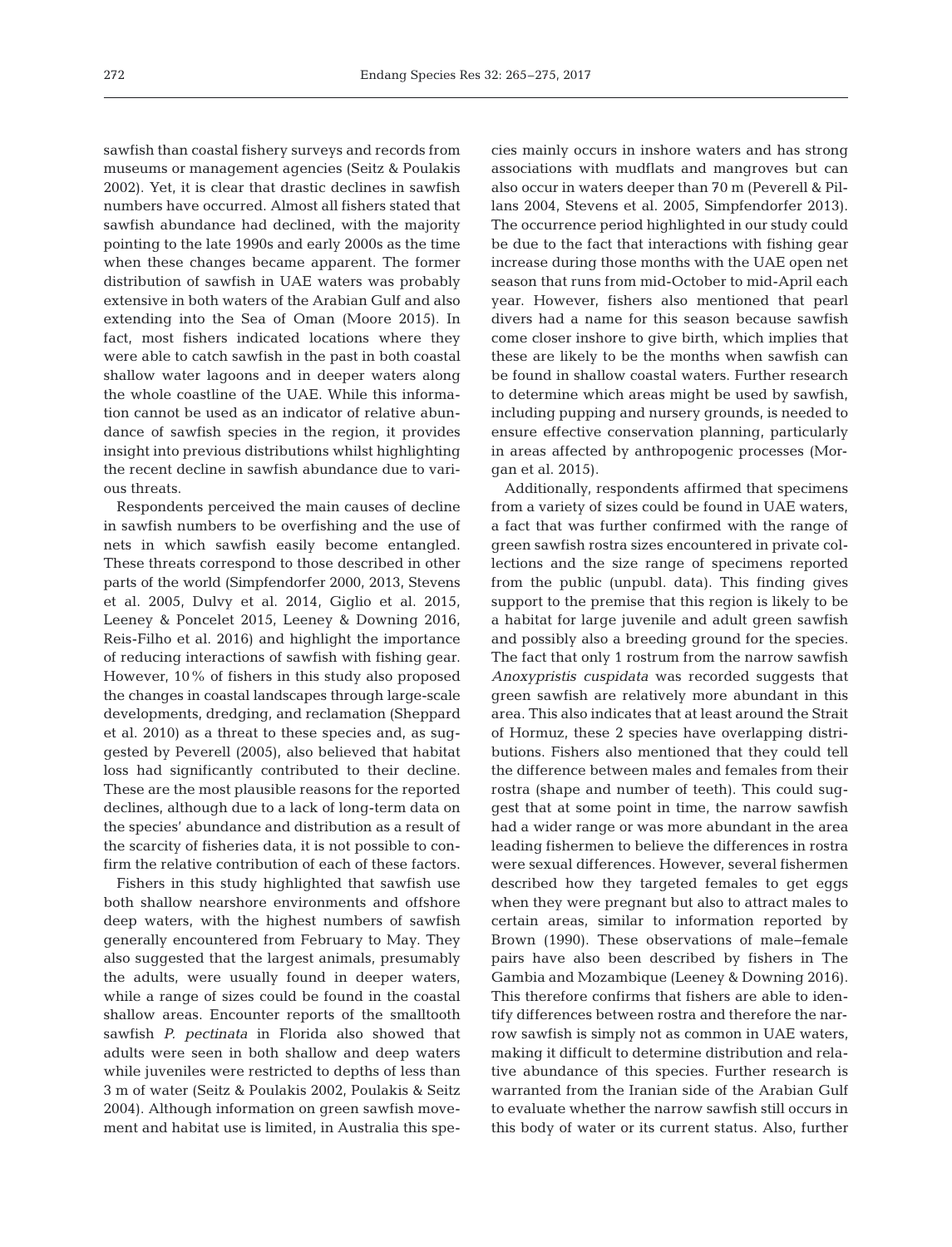understanding of the life-history characteristics of the green sawfish, including growth, reproduction, and mortality, as well as investigations into the scale of their spatial and temporal movements in the Gulf is crucial to identify potential hotspots in areas where sawfish are still being sighted by fishers. This information on potential hotspots and habitat use is critical to assess the need for habitat protection and population recovery, and to focus research and conservation efforts (Simpfendorfer et al. 2008, Poulakis et al. 2011). This is particularly true for juvenile sawfish, with some studies (e.g. Poulakis et al. 2011) indicating that specific sites within nurseries are regularly used by certain species.

Unlike some tribal societies in Africa, Australia, and Central America, where sawfish are considered important in the cultural mythology (McDavitt 1996, Robillard & Séret 2006, Leeney & Poncelet 2015, Leeney & Downing 2016), fishers here did not consider them symbolic or sacred. Yet, the fact that they had historical tales about these species and were able to describe traditional uses implies the cultural significance of sawfish to Emirati coastal communities. Each part of the sawfish is used, and the meat, eggs, and liver oil are highly regarded as a source of food and used in traditional dishes. Using this cultural connection is relevant in designing conservation action plans and creating a sense of stewardship in communities that will be involved in conservation activities.

Dulvy et al. (2014) highlighted that recovery of saw fish is possible and that viable populations currently exist in northern Australia and in the US (Florida) mainly due to strict protection of the species and their critical habitats. Sawfish have been protected in the UAE since 2008 (MOCCAE 2014), and according to fishers, the main remaining strongholds for them are in coastal shallow areas and the waters adjacent to Marine Protected Areas. However, to ensure the survival of these species and protect this remnant population, it is critical to increase awareness and develop outreach programs with fishers and other marine resource users to inform and educate them on the status of these species, encourage them to report encounters with these animals, and promote their safe handling and release. This is particularly important as studies suggest they can have high survival rates after being captured with a variety of gear (Wiley & Simpfendorfer 2010). It is now also critical to locate areas where live sawfish can be found to assess which conservation efforts are mostly likely to be effective. One such tool could be the use of environmental DNA (eDNA) methods to test whether

sawfishes can be detected (Simpfendorfer et al. 2016) in the various locations highlighted by fishers.

Given the small size of the Arabian Gulf, collaboration and information exchange with countries bordering this basin, as well as support from the international research and conservation communities, are essential to ensure the preservation and restoration of any remnant sawfish populations in this region. Genetic studies investigating the green sawfish in Australia emphasize that this species forms regional assemblages with little parental movement between populations (Phillips 2012). While the boundaries of these areas remain unknown, the implication is that local extinction will not be replenished by outside individuals and that it is critical to identify and manage these individual assemblages as independent populations (Phillips 2012). This is also supported by telemetry data, which suggests that sawfish movements tend to be less than 300 km from the shoreline (Peverell & Pillans 2004, Simpfendorfer et al. 2011).

Finally, it is important to note that interview data have a certain level of bias as well as limitations associated with them (Seitz & Poulakis 2002, Leeney & Poncelet 2015, Leeney & Downing 2016). While information collected here has provided a baseline for understanding the status of sawfishes in UAE waters, species-specific data and sex of specimens captured or sighted were mostly unavailable and there may have been inaccuracies in the respondents' memories of encounter dates and locations. Our sample size was lower than that in other studies using TEK to understand sawfishes (e.g. Hossain et al. 2015, Leeney & Downing 2016). Yet, the consistency and high proportion of respondents recounting similar stories, uses, and locations lend credibility to the value of the information collected in this study. Furthermore, the use of encounter data has been shown to be effective in identifying the range and location of nursery areas as well as directing priority research areas (Seitz & Poulakis 2002, Poulakis & Seitz 2004, Poulakis et al. 2011, Norton et al. 2012). Therefore, data collected in this study, along with the location, seasonality, size ranges, and uses of sawfish in the UAE were useful for confirming that this Critically Endangered species is still present in UAE waters and that immediate actions are needed to secure its long-term survival.

*Acknowledgements*. We thank the fishermen who took the time to provide information on sawfish in the UAE. Many thanks to Ruth Leeney for providing information from her previous studies and advice on structuring interview questions. We also thank the management of the Environment Agency−Abu Dhabi for their support of our work.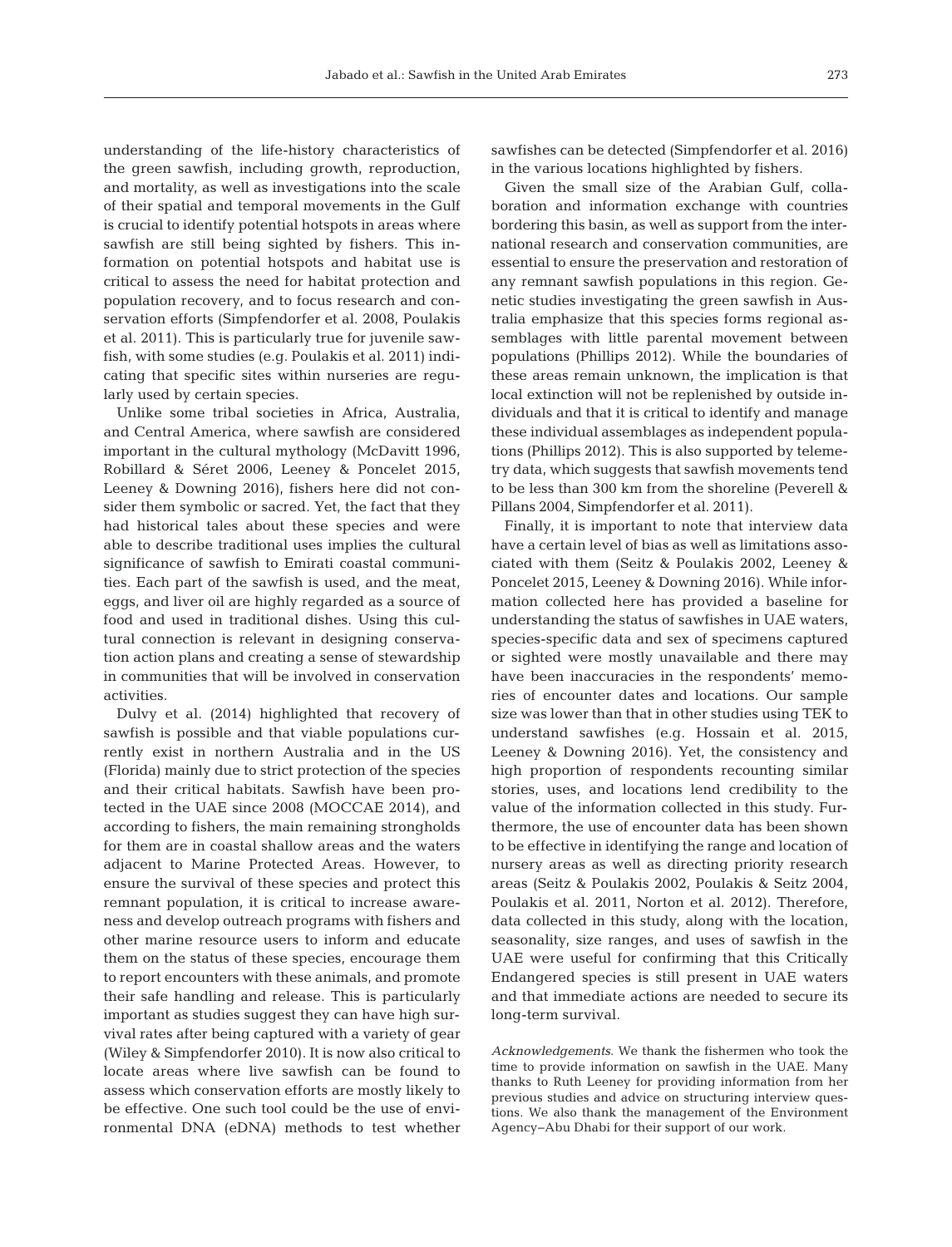#### LITERATURE CITED

 $40:27$ 

- [D'Anastasi B, Simpfendorfer C, van Herwerden L \(2013\)](https://doi.org/10.2305/IUCN.UK.2013-1.RLTS.T39389A18620409.en) *Anoxypristis cuspidata*. The IUCN Red List of Threatened Species 2013: e.T39389A18620409 (accessed 01 Aug 2016)
- [Dulvy NK, Fowler SL, Musick JA, Cavanagh RD and others](https://doi.org/10.7554/eLife.00590) (2014) Extinction risk and conservation of the world's sharks and rays. eLife 3:e00590
- [Dulvy NK, Davidson LNK, Kyne PM, Simpfendorfer CA,](https://doi.org/10.1002/aqc.2525) Harrison LR, Carlson JK, Fordham SV (2016) Ghosts of the coast:global extinction risk and conservation of sawfishes. Aquat Conserv 26: 134−153
- [Faria VV, McDavitt MT, Charvet P, Wiley TR, Simpfendorfer](https://doi.org/10.1111/j.1096-3642.2012.00872.x) CA, Naylor GJP (2013) Species delineation and global population structure of Critically Endangered sawfishes (Pristidae). Zool J Linn Soc 167: 136−164
- [Giglio VJ, Luiz OJ, Gerhardinger LC \(2015\) Depletion of](https://doi.org/10.1111/acv.12178) marine megafauna and shifting baselines among artisanal fishers in eastern Brazil. Anim Conserv 18:348-358
	- Grandcourt E (2012) Reef fish and fisheries in the Gulf. In: Riegl BM, Purkis SJ (eds) Coral reefs of the Gulf: adaptation to climatic extremes, Vol 3. Springer, Dordrecht, p 127−161
- [Hossain MA, Thompson BS, Chowdhury GW, Mohsanin S,](https://doi.org/10.1002/aqc.2466) Fahad ZH, Koldewey HJ, Islam MA (2015) Sawfish exploitation and status in Bangladesh. Aquat Conserv 25: 781−799
- [Jabado RW, Al Ghais SM, Hamza W, Henderson AC \(2015a\)](https://doi.org/10.1002/aqc.2477) The shark fishery in the United Arab Emirates: an interview based approach to assess the status of sharks. Aquat Conserv 25: 800−816
- [Jabado RW, Al Ghais SM, Hamza W, Henderson AC, Spaet](https://doi.org/10.1016/j.biocon.2014.10.032) JLY, Shivji MS, Hanner R (2015b) The trade in sharks and their products in the United Arab Emirates. Biol Conserv 181: 190−198
- [Johannes RE, Freeman MMR, Hamilton RJ \(2000\) Ignore](https://doi.org/10.1111/j.1467-2979.2000.00019.x) fishers' knowledge and miss the boat. Fish Fish 1:257-271
- [Leeney RH \(2016\) Fisher's ecological knowledge of saw](https://doi.org/10.1002/aqc.2542)fishes in Lake Piso, Liberia. Aquat Conserv 26: 381−385
- [Leeney RH, Downing N \(2016\) Sawfishes in The Gambia](https://doi.org/10.1002/aqc.2545) and Senegal — shifting baselines over 40 years. Aquat Conserv 26:265-278
- [Leeney RH, Poncelet P \(2015\) Using fishers' ecological](https://doi.org/10.1002/aqc.2419) knowledge to assess the status and cultural importance of sawfishes in Guinea-Bissau. Aquat Conserv 25: 411−430
	- McDavitt MT (1996) The cultural and economic significance of sawfishes (family Pristidae). Shark News: Newsl IUCN Shark SG 8:10
	- Moazzam M, Osmany HB (2014) Occurrence of sawfish (Family Pristidae) in Pakistan. Int J Biol Biotechnol 11: 97−102
	- MOCCAE (Ministry of Climate Change and Environment) (2014) Decree 500 of 2014 on regulating the hunting of sharks in the United Arab Emirates. UAE Ministry of Climate Change and Environment. www. moccae.gov. ae
- $\triangle$  [Moore ABM \(2015\) A review of sawfishes \(Pristidae\) in the](https://doi.org/10.1002/aqc.2441) Arabian region: diversity, distribution, and functional extinction of large and historically abundant marine vertebrates. Aquat Conserv 25:656-677
- [Morgan DL, Allen MG, Ebner BC, Whitty JM, Beatty SJ](https://doi.org/10.1111/jfb.12668) (2015) Discovery of a pupping site and nursery for criti-

cally endangered green sawfish *Pristis zijsron.* J Fish Biol 86: 1658−1663

- Brown JNB (1990) Sawfish. Emirates Nat Hist Group Bull [Norton SL, Wiley TR, Carlson JK, Frick AL, Poulakis GR,](https://doi.org/10.1080/19425120.2012.676606) Simpfendorfer CA (2012) Designating critical habitat for juvenile endangered smalltooth sawfish in the United States. Mar Coast Fish 4: 473−480
	- Peverell SC (2005) Distribution of sawfishes (Pristidae) in the Queensland Gulf of Carpentaria, Australia, with notes on sawfish ecology. Environ Biol Fishes 73:391–402
	- Peverell SC (2009) Sawfish (Pristidae) of the Gulf of Carpentaria, Queensland, Australia. MSc thesis. James Cook University, Townsville
	- Peverell SC, Pillans RD (2004) Determining feasibility of acoustic tag attachment and documenting short-term movements in *Pristis zijsron* Bleeker, 1851. Report prepared for the National Oceans Office. Marine Fisheries Group, QDPI, Northern Fisheries Centre, Cairns
	- Phillips N (2012) Conservation genetics of *Pristis* sawfishes in Australian waters. PhD dissertation. Murdoch University, Perth
	- Poulakis GR, Seitz JC (2004) Recent occurrence of the smalltooth sawfish, *Pristis pectinata* (Elasmobranchiomorphi: Pristidae), in Florida Bay and the Florida Keys, with comments on sawfish ecology. Fla Sci 67:27-35
	- [Poulakis GR, Stevens PW, Timmers AA, Wiley TR, Sim](https://doi.org/10.1071/MF11008)  pfendorfer CA (2011) Abiotic affinities and spatiotemporal distribution of the endangered smalltooth sawfish, *Pristis pectinata,* in a south-western Florida nursery. Mar Freshw Res 62:1165-1177
	- [Reis-Filho JA, Freitas RHA, Loiola M, Leite L and others](https://doi.org/10.3354/esr00711) (2016) Traditional fisher perceptions on the regional disappearance of the largetooth sawfish *Pristis pristis* from the central coast of Brazil. Endang Species Res 29: 189−200
	- Robillard M, Séret B (2006) Cultural importance and decline of sawfish (Pristidae) populations in West Africa. Cybium 30: 23−30
	- [Sáenz-Arroyo A, Roberts CM, Torre J, Carino-Olvera M,](https://doi.org/10.1098/rspb.2005.3175) Enriquez-Andrade RR (2005) Rapidly shifting environmental baselines among fishers of the Gulf of California. Proc R Soc B Biol Sci 272:1957–1962
		- Seitz JC, Poulakis GR (2002) Recent occurrence of sawfishes (Elasmobranchiomorphi: Pristidae) along the southwest coast of Florida (USA). Fla Sci 65: 256−266
	- $\blacktriangleright$  [Seitz JC, Poulakis GR \(2006\) Anthropogenic effects on the](https://doi.org/10.1016/j.marpolbul.2006.07.016) smalltooth sawfish (*Pristis pectinata*) in the United States. Mar Pollut Bull 52: 1533−1540
	- [Sheppard C, Al-Husaini M, Al-Jamali F, Al-Yamani F and](https://doi.org/10.1016/j.marpolbul.2009.10.017) others (2010) The Gulf: a young sea in decline. Mar Pollut Bull 60:13-38
	- [Simpfendorfer CA \(2000\) Predicting population recovery](https://doi.org/10.1023/A%3A1007675111597) rates for endangered western Atlantic sawfishes using demographic analyses. Environ Biol Fishes 58:371-377
	- [Simpfendorfer C \(2013\)](https://doi.org/10.2305/IUCN.UK.2013-1.RLTS.T39393A18620401.en) *Pristis zijsron.* The IUCN Red List of Threatened Species 2013: e.T39393A18620401 (accessed 01 Aug 2016)
	- [Simpfendorfer CA, Poulakis GR, O'Donnell PM, Wiley TR](https://doi.org/10.1111/j.1095-8649.2007.01764.x) (2008) Growth rates of juvenile smalltooth sawfish *Pristis pectinata* Latham in the western Atlantic. J Fish Biol 72: 711−723
	- [Simpfendorfer CA, Yeiser BG, Wiley TR, Poulakis GR,](https://doi.org/10.1371/journal.pone.0016918) Stevens PW, Heupel MR (2011) Environmental influences on the spatial ecology of juvenile smalltooth sawfish (*Pristis pectinata*): results from acoustic monitoring. PLOS ONE 6:e16918